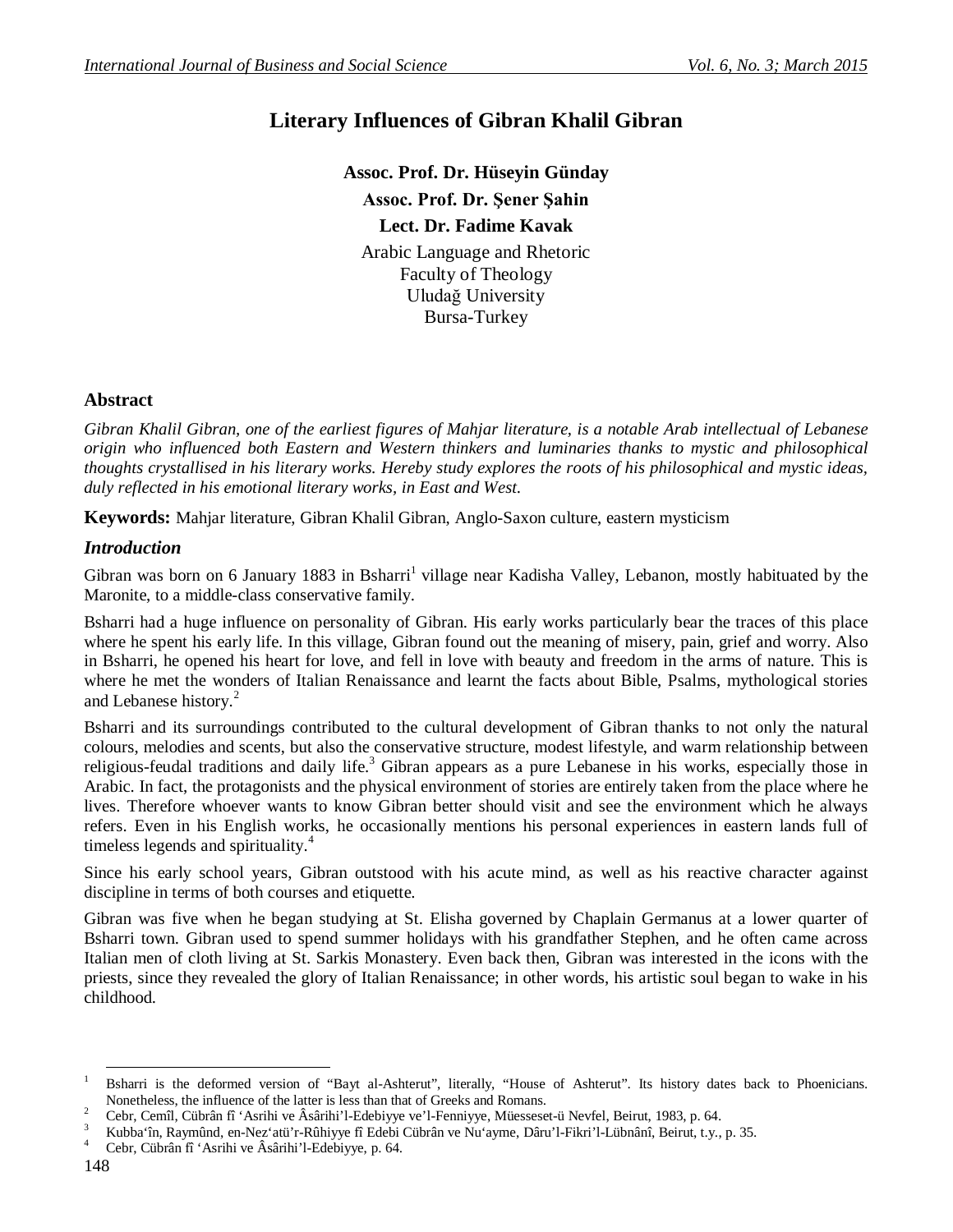Because of his exultant character, St. Elisha School turned into a restricted and boring place for Gibran. Consequently, he had a strong desire for continuing his education at a bigger school in Beirut. Nevertheless, the modest income of Khalil the father could barely afford the minimum requirements of his family of 6 individuals; thus, the ideal of Gibran was actually an impossible dream. Gibran attempted to attend a big school in the city through financial support of a rich family, but he wouldn't succeed.<sup>5</sup>

On 25 June 1895, his mother Kamila and four siblings (Peter, Gibran, Mariana and Sultana) emigrated one of old Chinese quarters in Oliver, Boston, where a Lebanese ghetto also took place. This was a typical settlement for immigrants, including people of any religion, race and culture, enabling them to live comfortably all their cultural values and riches, yet very insufficient in terms of life standards. Having left Khalil the father in Lebanon, the Gibran family moved in a tiny, modest house of a kitchen, a bedroom and a saddle roof in the neighbourhood.<sup>6</sup> Once they settled, each family member rapidly chose his or her own task. Gibran's was to accord with the local school where he was enrolled.

In early autumn, Gibran started a public school that primarily consist of poor Irish, Jew, Chinese and American kids;<sup>7</sup> after school, he began to visit a centre of art and culture where several poetry, theatre and fine arts activities were held. After a short while, the curious boy grabbed attention of Florance Beers, who also was a regular at the culture centre. In a letter to the director of Boston Public Library, Florance Beers told about the skills of this youngster, ever-present at the centre. The Library Manageress informed Fred Holland Day about the situation and asked for assistance especially in terms of drawing skills, for this immigrant Lebanese boy who lived on selling newspapers and matches. In the eyes of Day, Gibran was an eastern model, an innocent child of nature, and breathed this innocent oriental climate in his drawings.<sup>8</sup>

Gibran spent most of his time in the library, which became a kind of office where he conducted his studies. At the same place, he imitated the paintings of authorities such as William Blake<sup>9</sup> (1757-1822), stopped by weekly exhibitions as occasion served,<sup>10</sup> and was trying to establish a comprehensive repertoire for his future career.

In autumn 1898, Gibran returned his homeland, to the "*al-Hikma Institute*" <sup>11</sup> in Beirut, for a solid education on Arabic;<sup>12</sup> he was enrolled for the Institute in December. Yusuf al-Haddad, the professor of exposition at the Institute, realised how big ideals Gibran had despite his young age. Wishing to make use of such brilliance, Yusuf al-Haddad takes Gibran among his students, and soon finds out the accuracy of his decision. Indeed, Gibran does not content himself with the courses prescribed in curriculum, but tries to study *Muqaddimah* by Ibn Khaldun, *Kalilah wa Dimnah*, *Kitab al-Aghani* by al-Isfahani, *Nahj al-Balagha*, *ed-Durer* by Edib İshak, collected works by Al-Mutanabbi, and *Torah*, all recommended by his teacher, as well as many works in natural sciences, social sciences and humanities such as ethnology.<sup>13</sup>

An impatient and appetent reader, Gibran read the Bible, works by leading figures of *Nahda* movement such as Edib İshak, Francis Marrash (1836-1873) and Shibli Shumayyil, the epistles and canons by Arab Sufis, *Kalilah wa Dimnah*, as well as Rousseau, Voltaire (1694-1778) and Balzac (1799-1850) at a relatively young age. Following his education at al-Hikma, Gibran was enrolled for no official school, and continued his studies on his own, within common learning traditions. It is worth noting that Gibran exclusively paid attention to literature and language during his school years.<sup>14</sup>

During his time at al-Hikma, Gibran received successive letters from Boston, indicating that family members underwent various diseases. Above all, the knell of his sister, Sultana, gave him a deep shock; from then on, he began to live with a series of diseases – and evidently fear of death – which he could not evade.

**.** 

<sup>5</sup> Cebr, Cemîl, Cübrân Halîl Cübrân fî Hayâtihi'l-'Âsife, Müesseset-ü Nevfel, Beirut, 1981, p. 21.

<sup>6</sup> Kettânî, Süleymân, Cübrân Halîl Cübrân fî Medârihi'l-Vâsi', Mektebet-ü Nevfel, y.y., t.y., p. 67.

Gibran started studying in this school on 30 September 1895, and left after three years.

<sup>8</sup> Cebr, Cübrân Halîl Cübrân fî Hayâtihi'l-'Âsife, pp. 22-23.

The English poet and illustrator with highest impact on the literary and artistic comprehension of Gibran. Gibran named his book Dam'a wa Ibtisama (A Tear and a Smile) after Blake.

<sup>&</sup>lt;sup>10</sup> At one of such exhibitions, Gibran met Josephine Peabody, who would contribute him greatly in his career.

<sup>&</sup>lt;sup>11</sup> A well-known local high-school level educational institution that belongs to the Maronite.

<sup>&</sup>lt;sup>12</sup> Apart from modern and classic Arabic, he was closely interested in and studied Literary Movements in Arab world.<br><sup>13</sup> March Shared St. Literary Modern Arab Development in Development in Literary Movements in Arab wor

<sup>&</sup>lt;sup>13</sup> Moreh, Shmuel, Studies in Modern Arabic Prose And Poetry, E. J. Brill, Leiden, 1988, p. 6.<br><sup>14</sup> Cohr Gührân fî tArribi yn Ârârib yn GG

<sup>14</sup> Cebr, Cübrân fî 'Asrihi ve Âsârih, p. 66.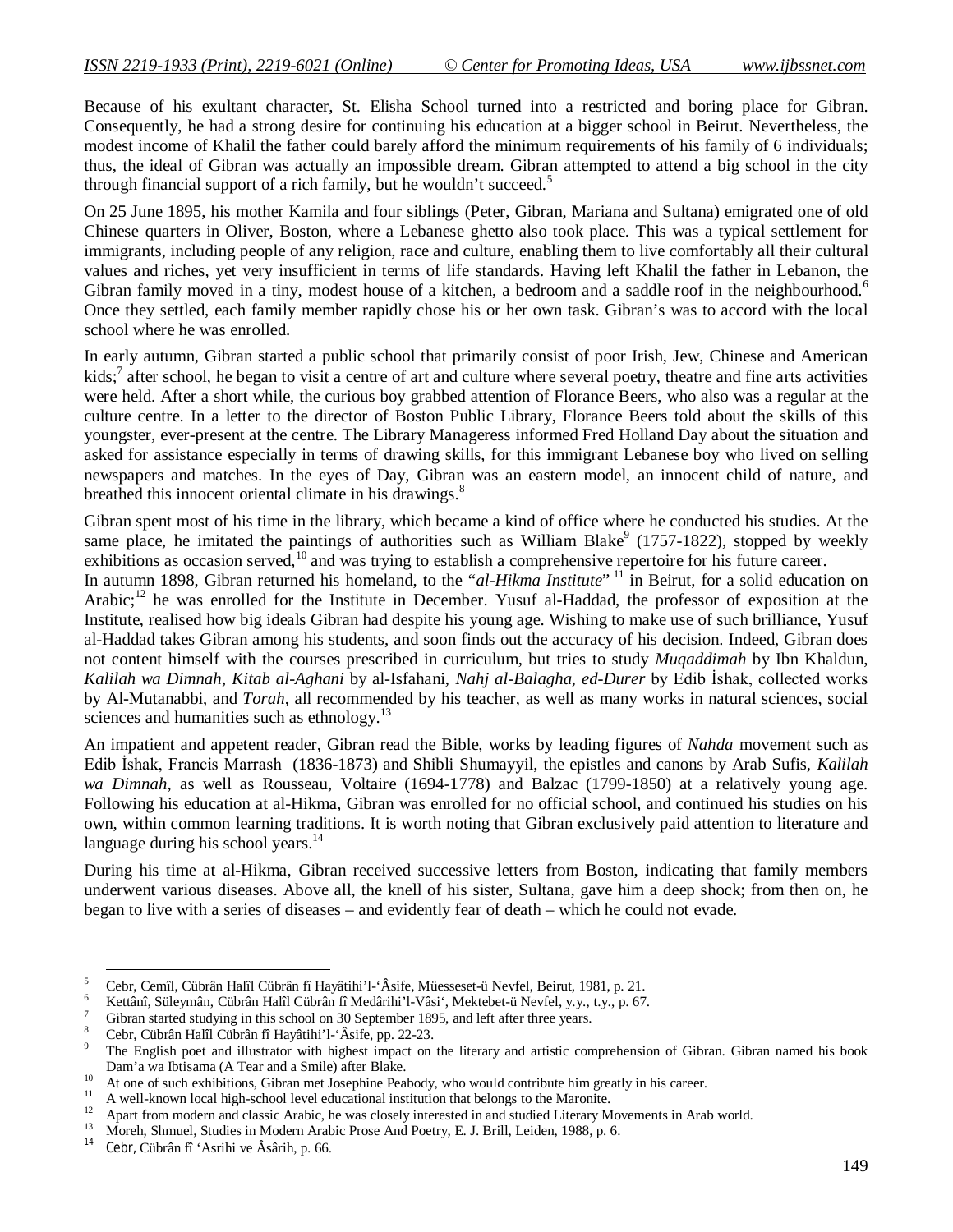Nonetheless, saying 'pearl lives in sick oyster," he tried to remain optimistic about his disorders, considering them as a possible source of prosperity and inspiration. In this respect, the complex of death did not alienate Gibran from life; instead, it even provided him with psychological prowess.<sup>15</sup>

In the meantime, Gibran found time to analyse Torah and the prophets therein. He tried to learn the theories of Plato on society and aesthetics, found the opportunity to meet with high-rank people in Boston thanks to his friends, as well as with elite poets who opposed the traditional approach.<sup>16</sup>

He studied the works of notables such as Ralf Waldo Emerson (1803-1882) and Maurice Maeterlinck in order to satisfy his curiosity on metaphysics. Maeterlinck was a Belgian author who used magical words in an aesthetic style. He was able to depict marvellously secret evil forces and the obscure psychological states arising from cruelty. His only concern was death and afterlife. Gibran expresses the irresistible influence of Maeterlinck as follows: "*He was my idol from the age of fourteen to eighteen. Now, however, I see that I was wrong; since he does not reveal to reader his thought, his specific experience, but introduces the opinions of others. Besides, his life is not really in accord with his writings.*" 17

Another influential figure on moral sphere of Gibran is Emerson. Emerson has mostly shied away from the danger of worshipping material things. He describes the objective of life as purification from sensual egocentrism and desires, and unification with God. According to him, religion is an inner, individual experience, and the nature, everywhere, manifests us what is individual and existential. The relation between nature and man is very strong, since whatever is present in matter is also present in the soul. Nature itself is a symbol of the universal spirit.<sup>18</sup>

The literary personality of Gibran comprises the traces of Anglo-Saxon culture in Boston, a cultural centre in USA, as well as of the European culture, dominant in Lebanon.<sup>19</sup> In the following chapters, we will treat the influence of these two main cultural sources on Gibran.

### *1. Western Influences on Gibran*

#### **a) Jean Jacques Rousseau (1712-1778)**

The theory put forth by Jean Jacques Rousseau in his *Of the Social Contract, Or Principles of Political Right* influenced many writers and men of letters of the time; Gibran also treated this work in details in his *Al-Mawakib*. Even though he rarely mentions the name of Rousseau, his opinions are under heavy influence of the French philosopher. $20$ 

In his qasida *Al-Mawakib*, Gibran calls man back to nature, symbolised by the forest, through the mouth of a youngster. In the eyes of Gibran, nature is a kind of womb, denoting power and happiness. This is where essence and truth of reincarnation, which constitutes the basis of the art and thought of Gibran, are hidden.<sup>21</sup>

In the stories *Yuhanna al-Majnun* and *Khalil al-Kafir*, Gibran refers to New Testament and Bible, asserting that the society may get better, but only through man.<sup>22</sup>

Gibran, in his *al-Ajniha al-Mutakassira*, claims that such transformation should be towards human nature as a whole, without division and disruption, against the laws asserted by man in order to regulate nature. The man, however, has tried to destroy the nature and prevent such transformation for the sake of exploiting his fellow creatures, sometimes through the domination of men of God and feudal lords.<sup>23</sup>

Gibran does not get the ideas of Rousseau as they are; rather, he prefers using them once processing in his personal pot of thought and art, and making them his.

-

<sup>&</sup>lt;sup>15</sup> Cebr, Cübrân Halîl Cübrân, p. 38.<br><sup>16</sup> Cebr, Cübrân fî 14 cribi va Âgârib.

<sup>&</sup>lt;sup>16</sup> Cebr, Cübrân fî 'Asrihi ve Âsârih, p. 68.

<sup>&</sup>lt;sup>17</sup> Kubba'în, en-Nez'atü'r-Rûhiyye, p. 31-32.<br><sup>18</sup> Gübrên, Halîl Gübrên, Dam'a ya İbtisêma

<sup>18</sup> Cübrân, Halîl Cübrân, Dem'a ve İbtisâme (Dirâse ve Tahlîl, Nâzik Sâbâ Yârd), Müesseset-ü Nevfel, 4th edition, Beirut, 1995, p. 212.

<sup>&</sup>lt;sup>19</sup> As is known, Gibran studied at al-Hikma, where reverends and teachers under European influence worked.<br><sup>20</sup> Bedavi: M. M. Medawn Archie Literature, Cambridge University Press, Navy Yerk, 1007 n. 08

<sup>&</sup>lt;sup>20</sup> Badawi, M. M., Modern Arabic Literature, Cambridge University Press, New York, 1997, p. 98.<br><sup>21</sup> el 'Azma Nazîr Cübrân Halîl Cübrân fî Dav'i'l-Müessirâti'l-Ecnebiyye, Dâru Tilâs, Damascus

<sup>&</sup>lt;sup>21</sup> el-'Azma, Nazîr, Cübrân Halîl Cübrân fî Dav'i'l-Müessirâti'l-Ecnebiyye, Dâru Tılâs, Damascus, 1987, p. 178.<br><sup>22</sup> Hatît Kêzim, A'lām ve Buyyêd fi'l Edebi'l 'Arabî, Dêru'l Kitêbi'l Lübnênî, Bejrut, 1987, p. 442.

<sup>&</sup>lt;sup>22</sup> Hatît, Kâzım, A'lām ve Ruvvâd fi'l-Edebi'l-'Arabî, Dâru'l-Kitâbi'l-Lübnânî, Beirut, 1987, p. 442.<br><sup>23</sup> el 'Azma Cübrân Halîl Cübrân n 178

<sup>23</sup> el-'Azma, Cübrân Halîl Cübrân, p. 178.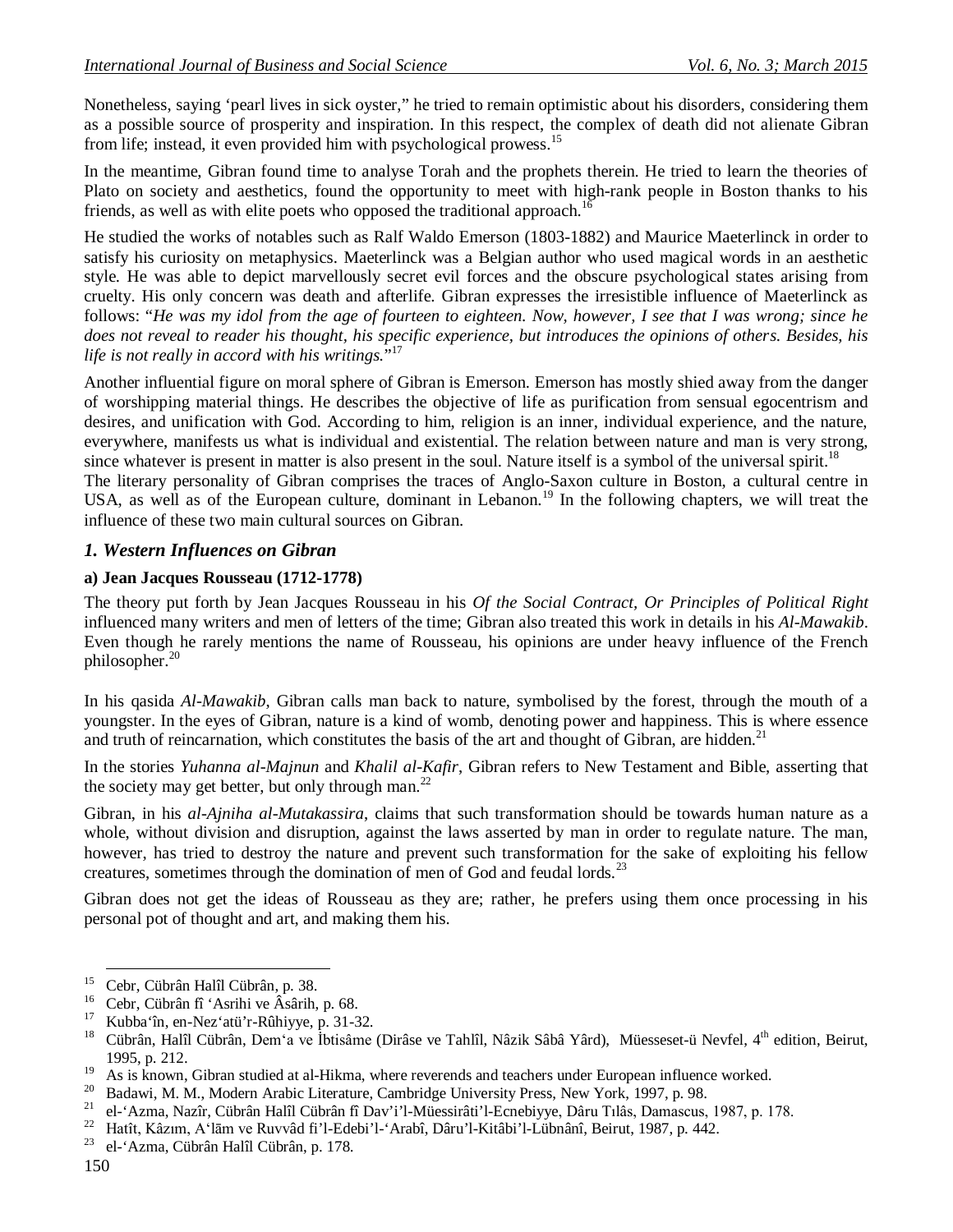The main philosophy of Rousseau, which inspired Gibran, can be formulated as follows: Man is good by nature; nevertheless, human civilisation has seduced human nature. What man should do is to return to nature, thus to retrieve the birth.

#### **b) Ernest Renan (1823-1892)**

French philosopher Ernest Renan has often discussed with Jamal ad-Din al-Afghani regarding the importance of faith and philosophy, and their role in terms of thought and civilisation.

Renan wrote a biography of Jesus Christ, *Life of Jesus*, which was translated in Arabic by Farah Antoun. In this work, Renan rewrote the life of Jesus with a scientific method, and tried to approach in a more realist manner, avoiding the long-lasting superstitions around Christ. This work positioned Jesus Christ in his rightful place regarding history and civilisation thanks to objective assessments, and eliminated as much as possible all myths about his birth, growth, childhood, youth, maturity and message. $^{24}$ 

In his *Jesus, the Son of Man*, Gibran has a similar objective, and tries to describe Jesus as a human and a child of nature, overlooking popular myths on him.

Both Gibran and Renan emphasise that it is not metaphysics but historical birth which will ensure comprehension of the life and message of Jesus.

#### **c) William Blake (1707-1827)**

Gibran and Blake have a lot in common. Gibran personalities realised some of these similarities, witnessed the presence of certain unusual aspects of his character in Blake and how they were put down on paper or canvas. Gibran mentions the themes of dream, silhouette and fog in almost every writing, and expresses his admiration for a work by Blake as follows:

What an attachment there is between us, whereas I always felt all alone. Therefore, Blake came in order to eliminate my solitude. I used to feel lost, but here is Blake, walking ahead of me. I would be happy if people said for me what they say for Blake. He is a crazy man. Everyone knows that madness means creativity in art and wisdom in poetry. As for the madness about God, it is the ultimate worship.<sup>25</sup>

Probably, the crucial importance ascribed by Gibran to the self and divine world is a consequence of the thoughts, deep spirituality and mysticism of Blake.<sup>26</sup> The strong emphasis on spirituality and moral values is transferred by Gibran to all members of *Al-Rabitah al-Qalamiyah* [*The Pen League*], where spirituality has been subject to serious contemplation and reflection.

Like Blake, Gibran asserts that all religious laws should be eliminated and that a new moral system should be established instead. According to both, hearth precedes reason, and madness is the peak of reason. Presumably, Gibran named his *Dam'a wa Ibtisama* [*A Tear and A Smile*] under inspiration of a poem by Blake.<sup>27</sup>

### **d) Ralf Waldo Emerson (1803-1882)**

The writings and drawings by Gibran clearly put forth the unification of nature and man in rocks, clouds, trees, rivers and waterfalls. All these principles are explicitly defended by Emerson as well.

According to Emerson, there is a universal substance which rules the nature and appears in its every piece. This substance is present in trees, winds, rains and flowers.<sup>28</sup> Man is also a part of nature. Therefore, we have to discover this inherent power of man who can evaluate any question with a scale of reason and knowledge. Emerson believes that the self and disposition leads man on the true path and prevents him from erring. Therefore, Emerson and his followers bore an absolute confidence in man, and defended the freedom of belief, expression and labour. All these issues constitute the background of all stories by Gibran. Principles such as self-confidence, individual freedom, liberty of thought and labour, resistance against traditions or authority that restrict or harm such freedom are regular themes of Gibran, who is under explicit romantic approach of Emerson.<sup>29</sup>

<sup>-</sup><sup>24</sup> el-'Azma, Cübrân Halîl Cübrân, p. 181.

<sup>&</sup>lt;sup>25</sup> Kubba'în, en-Nez'atü'r-Rûhiyye, p. 29.<br><sup>26</sup> Ashaya, Badyya, Gibran and Blake a Gar

<sup>&</sup>lt;sup>26</sup> Ashour, Radwa, Gibran and Blake a Comparative Study, el-Hey'etü'l-Mısriyyetu'l-'Amme li'l-Kitâb, Cairo, 1978, p. 20.

<sup>&</sup>lt;sup>27</sup> Kubba'în, en-Nez'atü'r-Rûhiyye, 29.<br><sup>28</sup> Nu'ovma Mihêil fi'l Gybêli'l Godîd

<sup>&</sup>lt;sup>28</sup> Nu'ayme, Mihâil, fi'l-Gırbâli'l-Cedîd, Müesseset-ü Nevfel, 4<sup>th</sup> edition, Beirut, 1988, pp. 122-123.

<sup>29</sup> Kubba'în, en-Nez'atü'r-Rûhiyye, p. 31.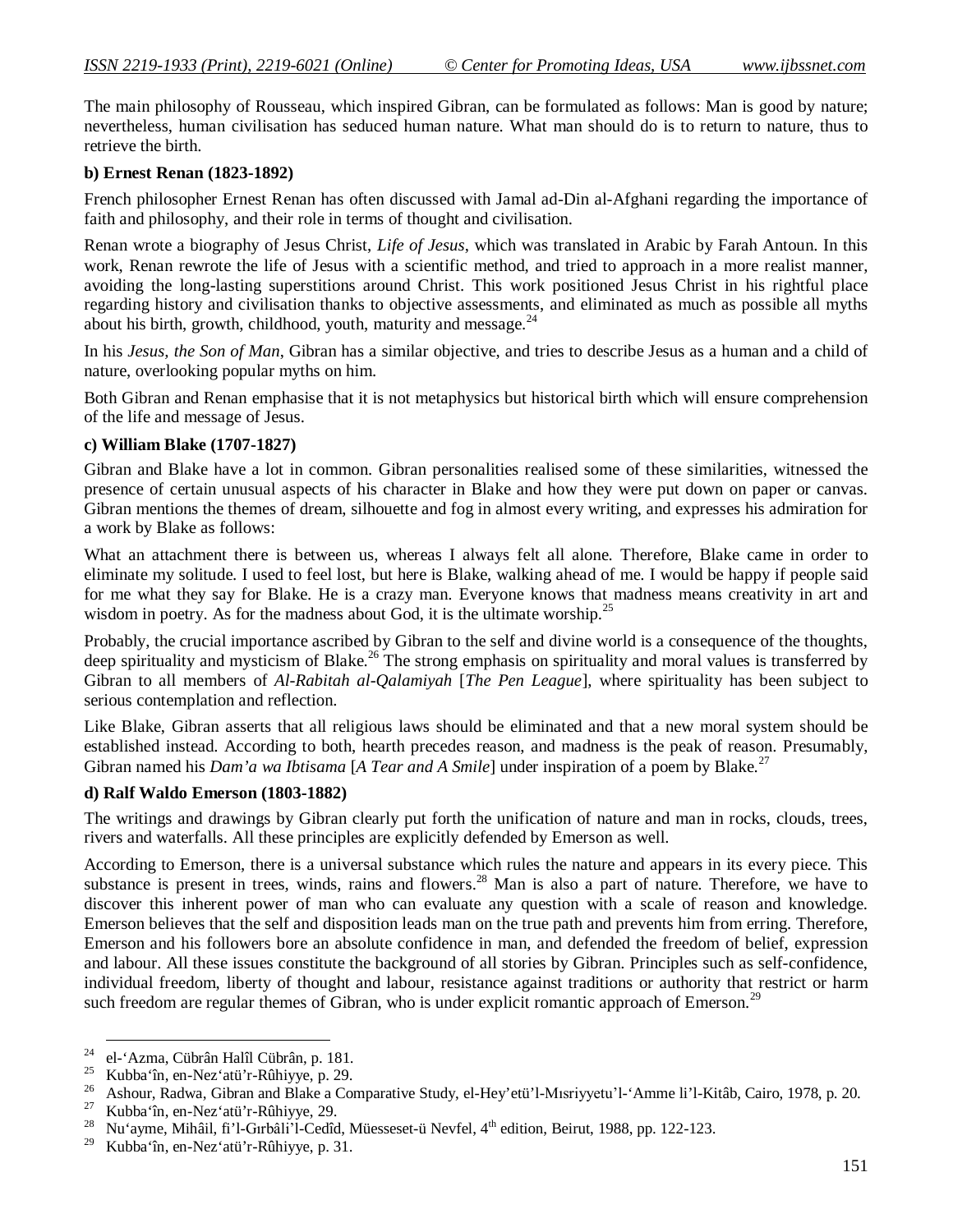### **e) Friedrich Nietzsche (1844-1900)**

Nietzsche became the first mentor, the greatest supporter and friend against the solitude of Gibran in his thirties.<sup>30</sup> He virtually entirely got lost (indimaj) in Nietzsche, and began to find his existence in Nietzsche's. By the help of the German philosopher, Gibran fought against the feeling of solitude and alienation that drew him away from his past; thus, he was able to demolish the weak old and to build the strong new. Gibran expresses this transformation as follows:

I used to see life through tear and smile. Today, however, I see man from behind a magical and golden gleam that provides him with strength, the heart with enthusiasm and the body with dynamism.<sup>31</sup>

Gibran inaugurates his new period with *Al-Awasif*. This work is a product of the psychic crisis due to deep impact of Nietzsche. In *Ghaffar al-Qubur*, the first story of the book, one of the protagonists is Gibran, while the other is a mad deity. The deity comes across Gibran in the valley of shadow of life with abundant skulls and bones, and recommends him to renounce poetry and to begin digging a grave.<sup>32</sup>

Influence of Nietzsche is also apparent in Gibran's *The Madman*. In his own words, the work is a solid ring of  $i$ ron. $33$ 

The philosophy of Nietzsche has two primary aspects: Firstly, it is destructive in terms of smashing the obsolete traditions and spoilt values, as is indicated through *On Human Prudence*<sup>34</sup> and *The Shadow*<sup>35</sup> in *Thus Spake Zarathustra*. Secondly, his thought has a constructive side, telling the religion of *superman* to people and the eternal return. Gibran agrees with Nietzsche in the former. Indeed, in his *Ara'is al-Muruj*, *Al-Arwah al-Mutamarrida*, *Al-Awasif*, *Al-Majnun* and *Al-Mawakib*, Gibran revolts against dilapidated values and outdated traditions.<sup>36</sup>

### *2. Eastern Influences*

In addition to Western thinkers, Eastern mysticism has influenced Gibran. He wrote five articles, namely *Sukut al-Inshad*, *Ibn Sina and Qasidatuh*, *Al-Gazali, Ibn al-Farid,* and *Iram Zat al-Imad*, about mystic problems in *Al-Bada'i' waal-Tara'if*,.

### **a) Avicenna (980-1037)**

The article by Avicenna on "nafs" [self] grabbed attention of Gibran. As is known, Avicenna is one Islamic thinkers who engaged in philosophy throughout their life, but finally steered for Sufism and mystical life. In this respect, Avicenna reminds of Ghazali, since the latter studied fiqh and other traditional sciences, before opting for Sufism as well  $37$ 

The mystic views of Avicenna can be observed *Ya Nafs*, a qasida in the form of prose poetry under 'ishraqat' genre by Gibran.

Gibran makes the following remarks about the qasida on nafs by Avicenna, who is from Ishraqi school:

Above all, the qasida is an expression of the faiths and inclinations of Avicenna. No qasida written by any former philosopher resembles the one on nafs by Avicenna. His views are the closest to mine in terms of faith and nafs.<sup>38</sup>

**<sup>.</sup>** <sup>30</sup> el-Makdisî, Enîs, el-Fünûnu'l-Edebiyye ve A'lâmühâ fi'n-Nahdati'l-'Arabiyyeti'l-Hadîse, Dâru'l-'İlm li'l-Melâyîn, Beirut, 1977, pp. 325-326.

<sup>31</sup> Kubba'în, en-Nez'atü'r-Rûhiyye, p. 38.

<sup>&</sup>lt;sup>32</sup> el-Fâhûrî, Hannâ, el-Mûcez fi'l-Edebi'l-'Arabî ve Târîhih, I-IV, Dâru'l-Cîl, Beyrut, 1985, IV, 278.<br><sup>33</sup> el Kuzbarî, Salmê el Heffêr Busrûî, Sühayl, es Su'letu'z Zarkê Beşêji ji Gübrên Helîl Gübrên jiê b

<sup>33</sup> el-Kuzberî, Selmâ el-Haffâr-Buşrûî, Süheyl, eş-Şu'letu'z-Zerkâ Rasâil-ü Cübrân Halîl Cübrân ilâ Mey Ziyâde, Müesseset-ü Nevfel, II. edition, Beirut, 1984, ps. 65

<sup>&</sup>lt;sup>34</sup> Nietzsche, Friedrich, Böyle Buyurdu Zerdüşt, (Turkish Translation by A. Turan Oflazoğlu), Asa Kitabevi, Bursa, 1999, pp. 152-154.

Nietzsche, Friedrich, Zerdüşt Böyle Buyurdu, (Turkish Translation by Osman Derinsu), Varlık Yay., 8<sup>th</sup> edition, Istanbul, 1999, pp. 217-220.

<sup>&</sup>lt;sup>36</sup> en-Nâ'ûrî, 'Îsâ, Üdebâ mine'ş-Şark ve'l-Garb, Menşûrâtü 'Uveydât, 2<sup>nd</sup> edition, Beirut, 1977, p. 78. Also see Kubba'în, en-Nez'atü'r-Rûhiyye, p. 34.

<sup>37</sup> el-'Azma, Cübrân Halîl Cübrân, p. 212.

<sup>38</sup> Cübrân, el-Bedâi' ve't-Tarâif, "İbnü Sînâ ve Kasîdetüh", (Edited by Dr. Nâzik Sâbā Yârd), Müesseset-ü Nevfel, 2nd edition, Beirut, 1987, p.109.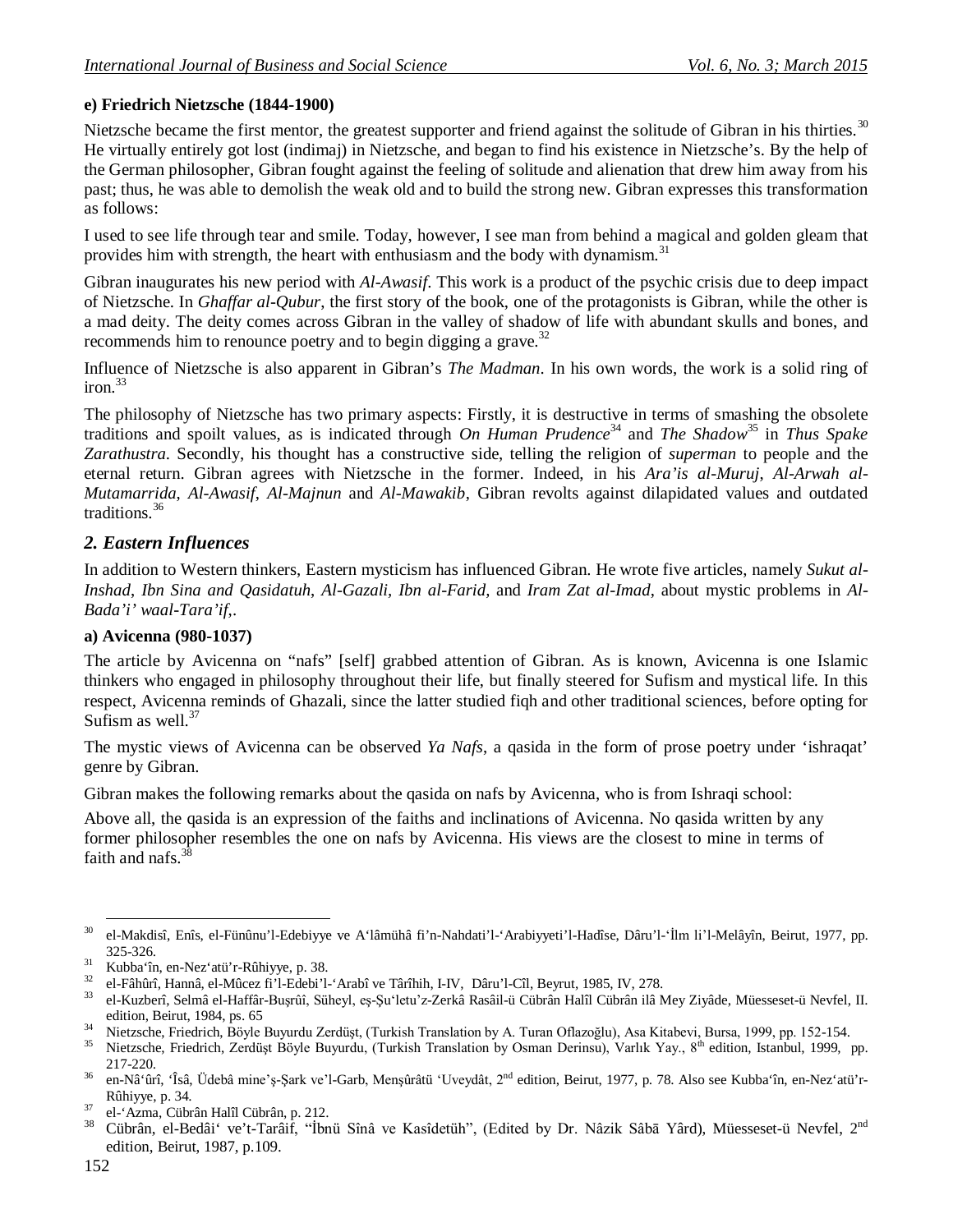Gibran also lays stress on the psychological and spiritual development which Avicenna starts with matter and ends with nafs. Having studied the attributes of hyle and the secrets of substances, Avicenna reverted from universe to God. By means of matter, he discovered the secrets of the soul, and attained the truth of the reasonable via the apparent. Therefore, his qasida is an explicit evidence for the life of ilm (knowledge) and aql (intellect). Thanks to this knowledge, one attains rational theories prior to scientific experience, before reaching spiritual conscience, and finally, God.<sup>39</sup>

### **b) Ghazali (1058-1111)**

Gibran likens Ghazali to famous philosopher and theologian St. Augustine (354-430). According to Gibran, these leading figures represent two aspects of a principle, which is:

An inclination within nafs takes its possessor from the apparent to the reasonable, then to philosophy and finally to the divine. <sup>40</sup>

In a sense, hereby expression is a variation of what Gibran says about the qasida *Nafs* by Avicenna.

According to Gibran, Ghazali is a golden link between preceding Indian mystics and later theologians. Ghazali had a bias in thoughts attained by earlier Buddhists. In later periods, we can observe certain approaches similar to the emotions and views of Ghazali in the works by the likes of Spinoza (1632-1677) and William Blake.<sup>41</sup>

#### **c) Ibn al-Farid (1181-1235)**

Ibn al-Farid, a productive poet in a barren era, used to be on his own in order to write down immortal poems that connected the apparent and mystical aspects of life; he shut his eyes in order to see what is beyond hereby world, and fell on deaf ears in order to hear the ballads of eternity.<sup>42</sup> His poetic style was unimaginable for his predecessors and unattainable for his successors. What approaches Gibran to Ibn al-Farid is that the elements, absent in dominant culture till then, are transferred from mystic human experience to the culture. In this respect, Gibran considers him as the emir of poets. $43$ 

As is seen above, many strong personalities from East and Western such as Avicenna, Imam Ghazali, Rousseau, Nietzsche, Ralf Waldo Emerson, and William have served as architects to build the intellectual and moral world of Gibran.

#### *Conclusion*

**.** 

The literary personality of Gibran comprises the traces of Anglo-Saxon culture in Boston, a cultural centre in USA, as well as of the European culture, dominant in Lebanon. Besides, the most notable architects, who built his intellectual and moral sphere, include remarkable figures of Eastern and Western civilisations such as Ibn Khaldun, Avicenna, Imam Ghazali, Abu Nuwas, Al-Mutanabbi, Rousseau, Nietzsche, Ralf Waldo Emerson, and William Blake. Gibran, however, emphasises that he always longs for concretisation of "spirit of the East" in himself, saying, "*I heard the doctrines of Confucius, I lent an ear to Brahma, and sat nearby Buddha*". On the other hand, he follows the path of Emerson in his pantheistic view, whereupon he believes in a universal substance that rules the nature and is apparent in every part (tree, wind, rain, flower, etc.) of it.

<sup>&</sup>lt;sup>39</sup> Cübrân, el-Bedâi' ve't-Tarâif, pp. 109-110.<br><sup>40</sup> el tâmus Cübrân Halîl Cübrân nn 215-21.

<sup>&</sup>lt;sup>40</sup> el-'Azma, Cübrân Halîl Cübrân, pp. 215-216.

<sup>41</sup> 'Abdü'd-Dâyim, Sâbir, Makâlât ve Buhûs fi'l-Edebi'l-Mu'âsır, Dâru'l-Ma'ârif, Cairo, 1983, p. 70; Cübrân, el-Bedâi' ve't-Tarâif, p. 115.

<sup>42</sup> See İbnü'l-Fârid, 'Umar b. 'Ali, Dîvân-ü İbni'l-Fârid (edited by Dr. 'Abdu'l-Hâlik Mahmûd), Dâru'l-Ma'ârif, Cairo, 1984, p. 132.

<sup>43</sup> Cübrân, el-Bedâi' ve't-Tarâif, "İbnü'l-Fârid", pp. 143-144. Also see, Cübrân Halîl Cübrân, Münâcâtü Arvâh, el-Mektebetü's-Sakâfiyye, Beirut, ts., pp. 29-30.